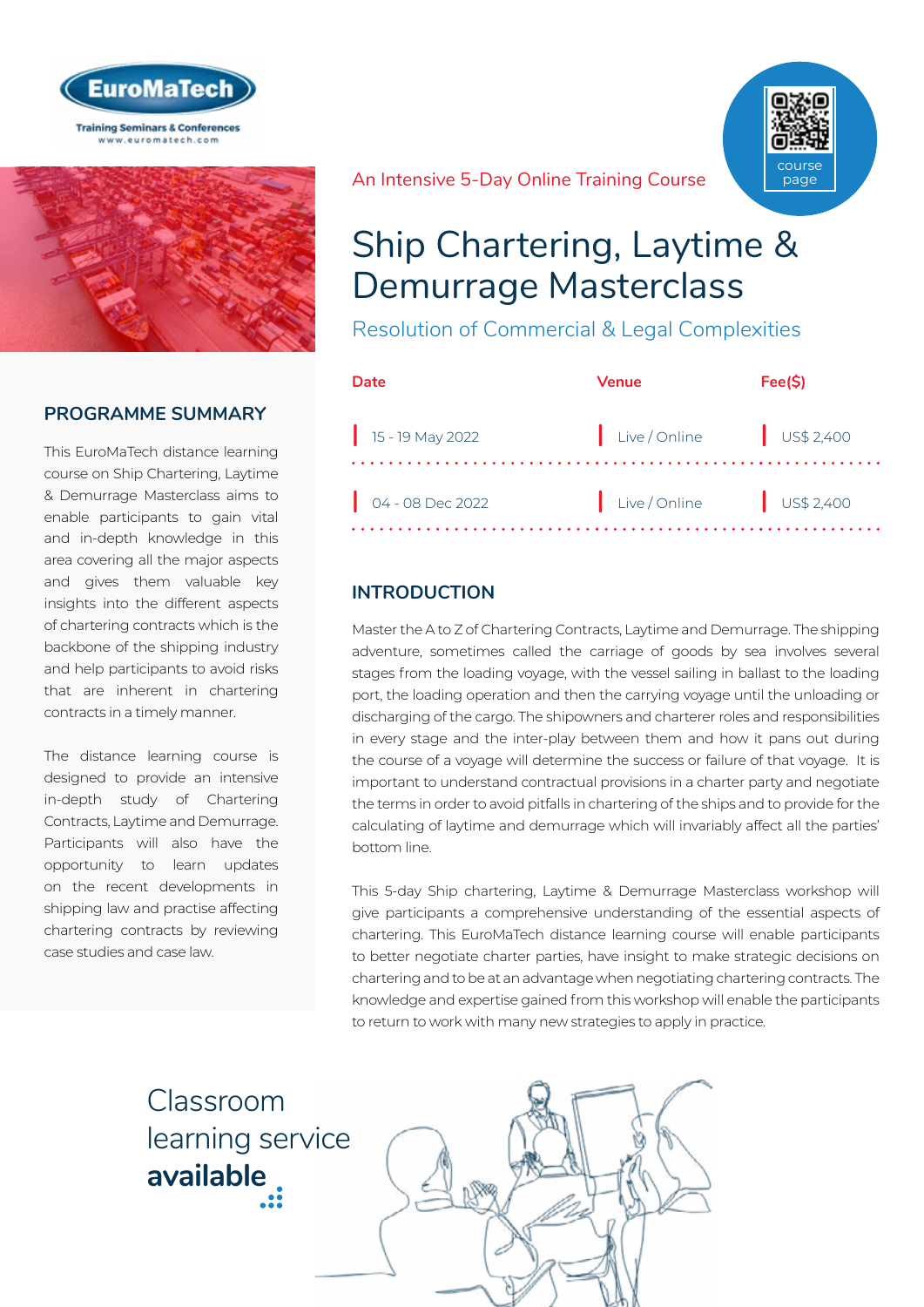#### **TRAINING METHODOLOGY**

The Ship Chartering, Laytime & Demurrage Masterclass distance learning course will combine presentations with instructorguided interactive discussions between participants relating to their individual workplace. Practical exercises, video material and case studies aiming at stimulating these discussions and providing maximum benefit to the participants will support the training.

#### **In-house Training**

EuroMaTech is capable of conducting this training programme exclusively for your delegates. Please e-mail us on inhouse@euromatech.ae for further information and/or to receive a comprehensive proposal.



**Website:** www.euromatech.com

#### **WHO SHOULD ATTEND**

The Ship Chartering, Laytime & Demurrage Masterclass distance learning course is highly recommended for new entrants to the shipping industry, staff in liner shipping companies, chartering and trading companies. It is particularly useful for staff involved in day to day shipping operations or administration such as:

- Contract Professionals / Negotiators
- Procurement Personnel
- Chartering Personnel
- Legal Advisors / Personnel
- Freight Forwarders
- Shipping Agents
- Marine Insurers
- Legal Advisors
- Finance

#### **PROGRAMME OBJECTIVES**

ttendance on EuroMaTech's Ship Chartering, Laytime & Demurrage Masterclass distance learning course helps participants to capitalize on the expert knowledge to gain maximum value on these vital issues:

- Attain a comprehensive and in-depth knowledge of ship charter contracts
- Recognise the differences between the many type of charter parties
- Understand the jargon and abbreviations
- Appreciate the rights and obligations of Charterers and Owners
- Avoiding pitfalls in negotiating chartering contracts
- Manage & Mitigate the risks involved in chartering of vessels

#### **QUALITY CERTIFICATIONS & ACCREDITATIONS**

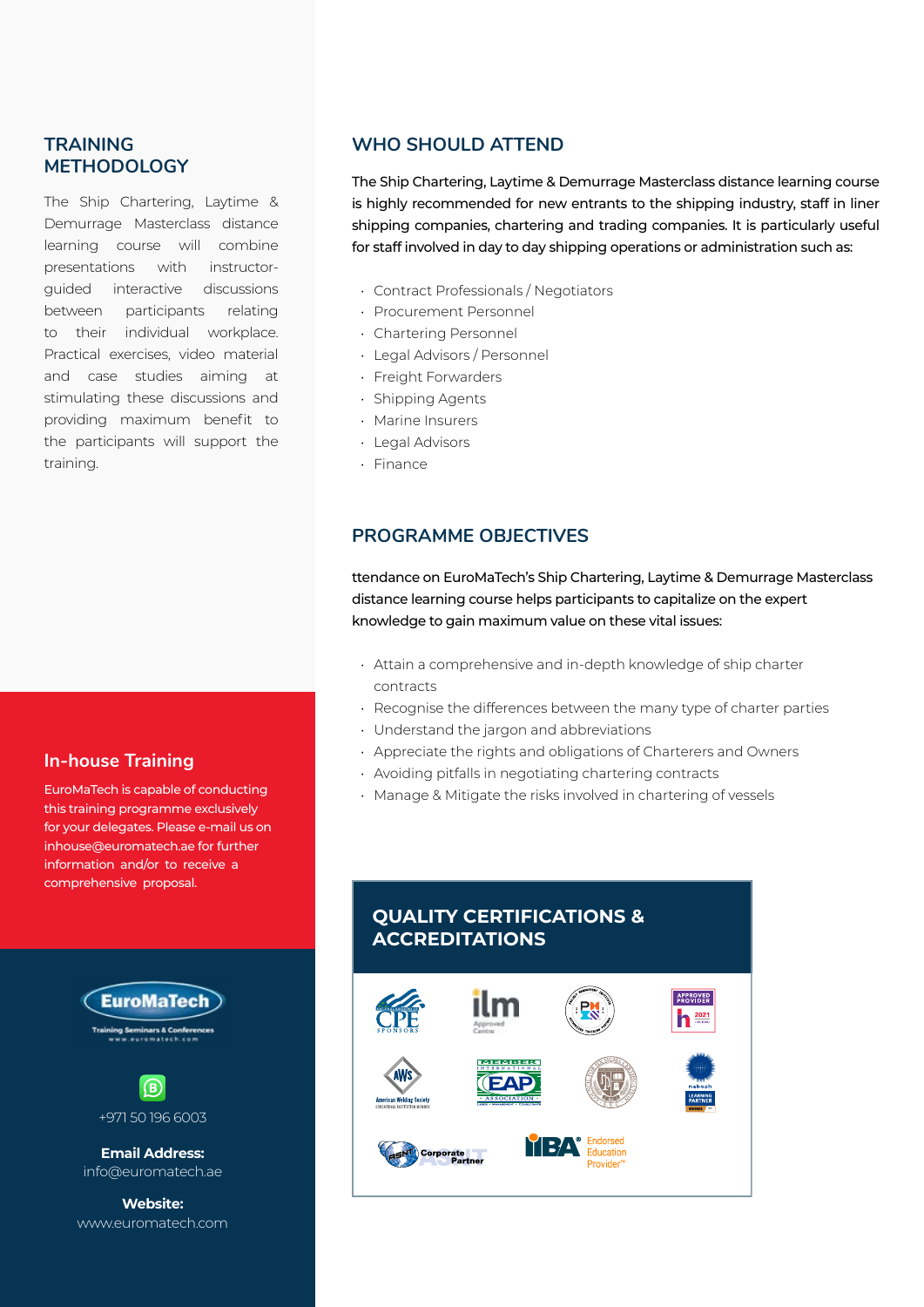# **COURSE OUTLINE**



## **Day 3** Calculating Laytime

- How to interpret "Laytime Definitions 2013" and charter party clauses
- The commencement of laytime
- How to assess the duration or laytime
- The cessation of laytime
- How to estimate the demurrage / despatch earned
- How to recognize fundamental differences between dry cargo and tanker laytime
- How to make a laytime calculation of multiple charters
- Reviewing and analysing case studies

## **Day 1**

#### Introduction to Ship Chartering, Laytime & Demurrage

- The basic principles of chartering
- Different types of chartering: time, voyage and bareboat
- Understanding Ship owners and Charterers roles, rights and obligations
- Common Contract & Commercial terms of charter parties
- Examples of charter parties used in different trades
- Understanding shipping trade "jargon"
- Understand what is laytime, demurrage and despatch
- Case Studies Reviewed
- Role play Negotiating a Voyage Charter Party

## **Day 2** Defining Laytime

- Legal and operational issue: the laytime
- All possibilities and remedies undertaken
- The types of laytime
- The complications that may occur in the commencement of laytime
- What can be considered as an exception for laytime commencement
- Review of recent Case law

## **Day 4**

#### Defining Demurrage, Detention and Despatch

- The fundamental contract law relating to demurrage, damages of detention, despatch and deadfreight
- How to determine the rate of demurrage in dry cargo and liquid cargo trades
- The liability of charterers for demurrage
- How to assess the termination of demurrage periods
- How to determine the rate of despatch in dry cargo trades
- The responsibility of the charterer to load full and complete cargo
- The effect of deadfreight on demurrage
- The content and rational of past cases of English Common Law
- How to estimate the demurrage / despatch earned
- Practical differences in the despatch calculation
- Practical differences between normal reversible and average laytime

## **Day 5**

## Calculating Demurrage

- How to define laytime and demurrage
- How to perform demurrage calculation both for dry and wet charters
- Consequence of incorrect choice of wording in drafting charter party clauses regarding demurrage
- The importance of diversified interpretation of terms agreed
- The differentiation in claims resulting from such interpretation
- Analysing charter party clauses and documents required for calculations